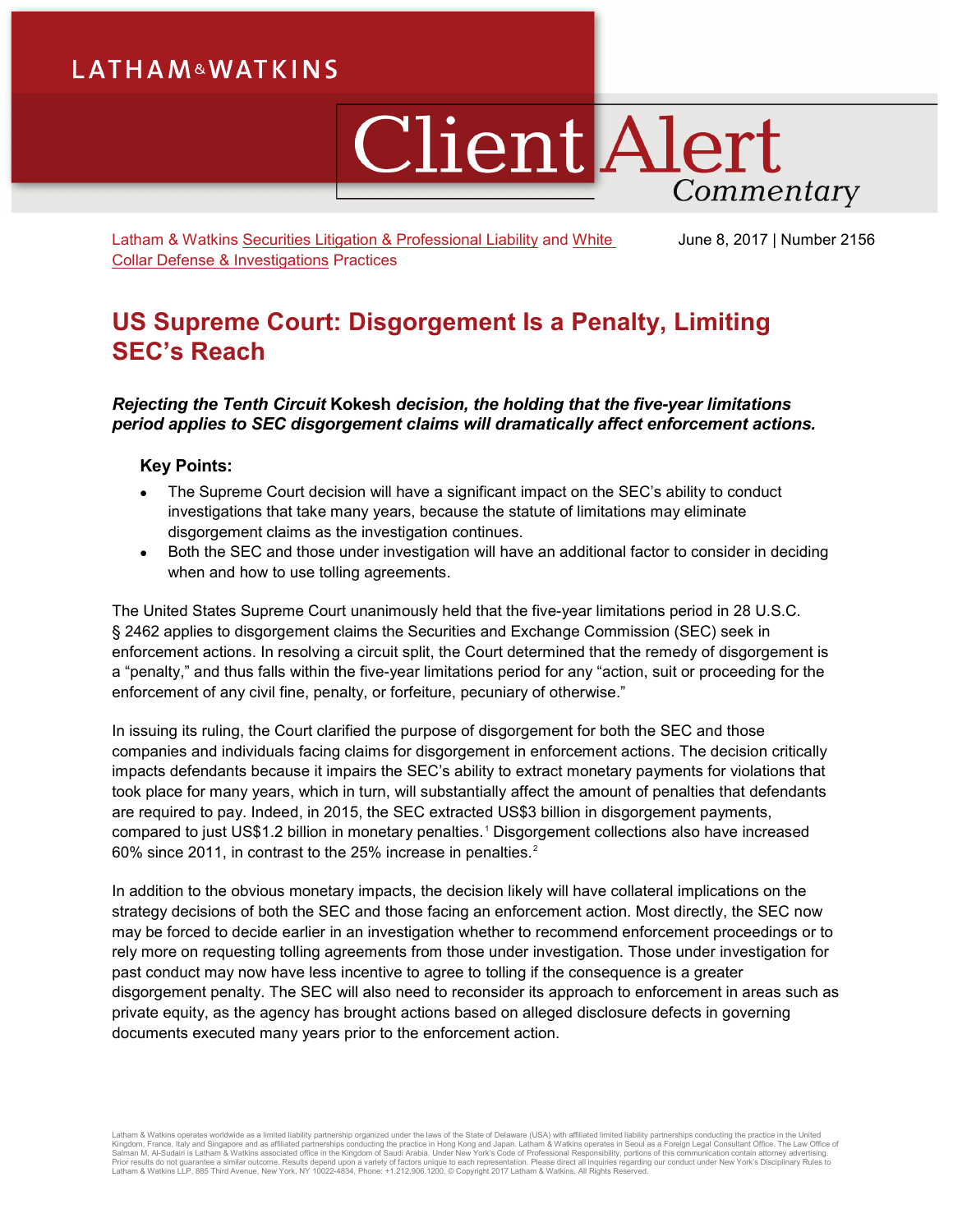## **The** *Kokesh* **Litigation**

Charles Kokesh owned two investment advisory firms that provided investment advice to business development companies. In 2009, the SEC filed a civil enforcement action alleging that, between 1995 and 2006, Kokesh misappropriated US\$34.9 million from the business development companies through his investment advisory firms. The SEC sought civil monetary penalties, disgorgement, and an injunction barring Kokesh from violating securities laws in the future.

Based on the improper distributions, the jury found that Kokesh had violated the Investment Company Act of 1940; the Investment Advisers Act of 1940; and the Securities Exchange Act of 1934. After the jury's verdict, the SEC moved for entry of judgment and asked the district court to impose a civil monetary penalty of US\$5 million and disgorgement of US\$34.9 million.

Regarding the civil monetary penalties, the district court held that the five-year limitations period in 28 U.S.C § 2462 precluded any claim that first accrued before October 27, 2004 — five years before the SEC's complaint. As a result, the court ordered Kokesh to pay a civil penalty of US\$2,354,593, which represented "the amount of funds that [Kokesh] himself received during the limitations period."<sup>[3](#page-3-2)</sup>

The district court held that the limitations period in 28 U.S.C. § 2462 did not apply to the SEC's claim for disgorgement because disgorgement is not a "penalty" within the meaning of the statute.<sup>[4](#page-3-3)</sup> The district court thus entered a disgorgement judgment in the full amount of US\$34.9 million, even though the SEC admitted that US\$29.9 million was the result of violations that had occurred before October 27, 2004. The court also required Kokesh to pay an additional US\$18.1 million in prejudgment interest.

The Court of Appeals for the Tenth Circuit affirmed, agreeing that disgorgement is not a penalty. The Tenth Circuit reasoned that disgorgement does not inflict punishment, but rather is "remedial."<sup>[5](#page-3-4)</sup> In addition, although the court acknowledged that disgorgement serves a deterrent purpose, it concluded that disgorgement does not amount to punishment because disgorgement simply deprives the "wrongdoer of the benefits of the wrongdoing." [6](#page-3-5) The Tenth Circuit also held that disgorgement is not a forfeiture.[7](#page-3-6)

## **The Supreme Court's Decision**

The Supreme Court rejected the Tenth Circuit's holding that disgorgement is not a penalty under § 2462 and outlined two determining principles for whether a sanction constitutes a penalty. First, the Court stated that the question turns in part on "'whether the wrong sought to be redressed is a wrong to the public, or a wrong to the individual."<sup>[8](#page-3-7)</sup> Second, the Court explained that a sanction is a penalty if it is "sought 'for the purpose of punishment, and to deter others from offending in like manner' — as opposed to compensating a victim for his loss."[9](#page-3-8)

Applying these principles, the Court reasoned that disgorgement is a penalty because courts impose disgorgement as a consequence for violating "public laws" — *i.e.,* the remedy is sought for a violation committed against the US, not against an aggrieved individual.<sup>[10](#page-3-9)</sup> In addition, the Court explained that SEC disgorgement is imposed for punitive purposes. The Court reasoned that the primary purpose of disgorgement is deterrence, and deterrence is "inherently punitive" because disgorgement is not a legitimate nonpunitive governmental objective.<sup>[11](#page-3-10)</sup> Finally, the Court emphasized that SEC disgorgement is not compensatory. Disgorged profits are paid to the district court, which has the discretion to determine how the money should be distributed. The Court highlighted that courts ordered disgorgement as a remedy, regardless of whether the disgorged funds even would be paid to investors as restitution.<sup>[12](#page-3-11)</sup>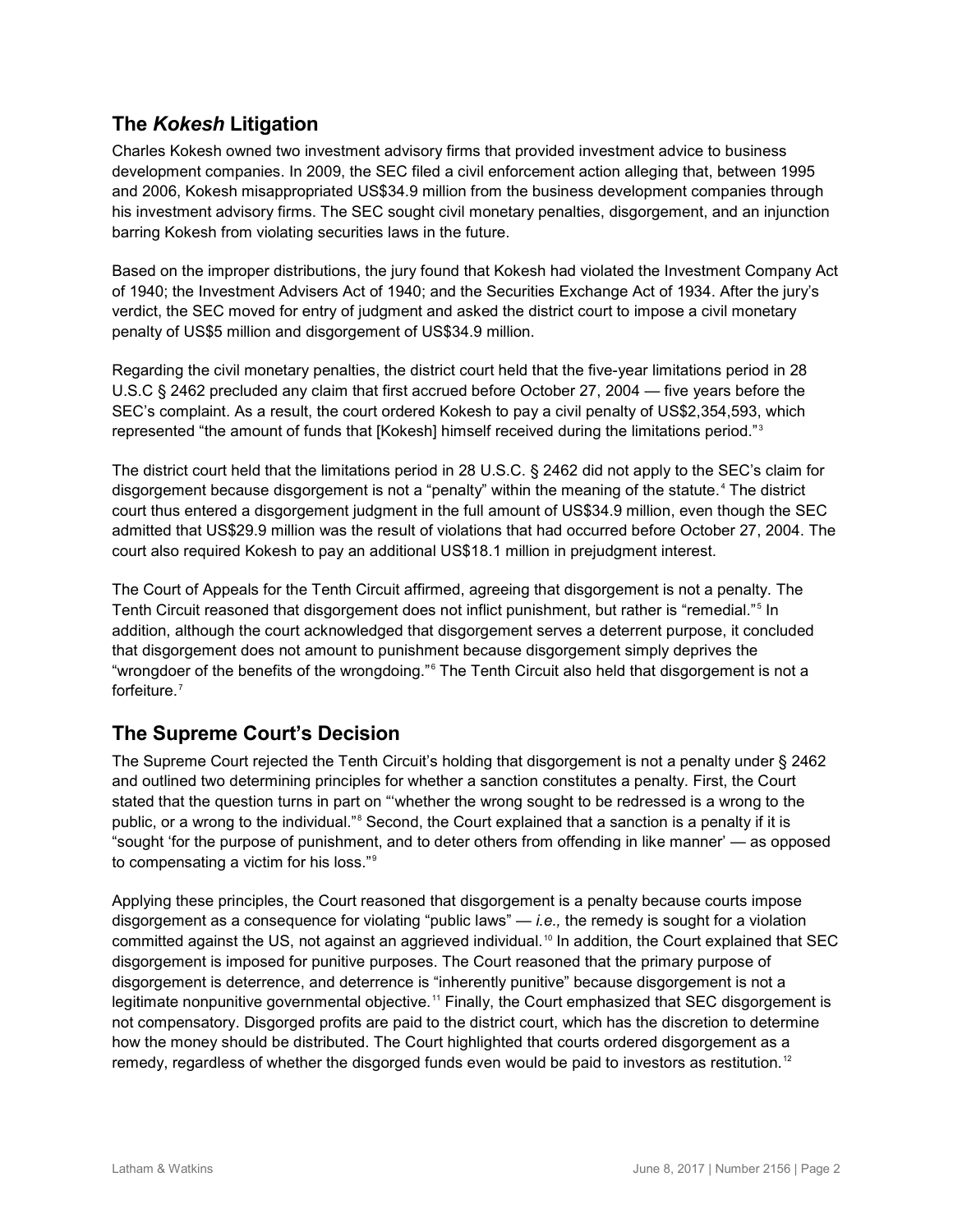The Court also explicitly rejected the government's argument that SEC disgorgement is not punitive, but "remedial." The Court explained that in the SEC context, disgorgement is punitive because it sometimes exceeds the profits gained as a result of the violation. Therefore, disgorgement does not necessarily restore the status quo, but can instead put the defendant in a worse position.<sup>[13](#page-3-12)</sup>

The result of the decision was significant for Kokesh because it eliminated approximately nine years of disgorgement claims — the case was filed in 2009, and the district court had imposed disgorgement going back to 1994.

## **Looking Ahead**

The SEC typically uses disgorgement as a hammer in cases it believes it can show "ill-gotten" gain. These cases primarily arise in situations of insider trading, securities offerings, misappropriation, and improper or excessive fees. As the Court pointed out, however, the SEC has often conflated disgorgement with restitution, and the funds are neither returned to those who allegedly were harmed or the punishment is not tied to a defendant's gain. Most notably, this practice occurs in insider trading cases in which the tipper is forced to pay disgorgement based on the tippee's profits.<sup>[14](#page-3-13)</sup>

Another important implication from the decision is the Court's footnote that "[n]othing in this opinion should be interpreted as an opinion on whether courts possess authority to order disgorgement in SEC enforcement proceedings or on whether courts have properly applied disgorgement principles in this context."[15](#page-3-14) When read in the context of the Court's assessment of disgorgement as a penalty, the Court identified a possible future challenge to the SEC's right to impose disgorgement, as the Court held that disgorgement, like a civil penalty, is punitive.

In light of the Court's focus on the SEC's express statutory authorization to seek civil penalties, and the Court's note that the same statutes do not expressly empower the SEC to seek disgorgement, defendants likely will challenge the SEC's authority to seek disgorgement as a remedy. In addition, the Court's determination that disgorgement is a penalty may spur defendants to challenge whether the SEC's other remedies — such as a censure or a bar — are likewise penalties subject to § 2462.

## **Conclusion**

The *Kokesh* decision likely will cause the SEC to reconsider its approach to cases that hinge on disclosure defendants made in documents provided to investors many years prior to an SEC exam or enforcement action. For example, the SEC has brought a number of enforcement actions against large private equity fund managers based on allegedly defective disclosures in fund documents provided to investors at the inception of the fund. However, fund documents drafted after Dodd-Frank's 2012 effective date typically include more specific disclosures regarding conflicts of interest. The evolution in fund documents toward greater specificity, coupled with the strict enforcement of the five-year statute of limitations may reduce the number of SEC enforcement actions focused on private equity.

This decision also may be a bellwether, signaling the Court's willingness to further curtail the SEC's exercise of its powers. For example, the Court may ultimately decide to resolve the circuit split over whether the SEC's use of administrative courts is constitutional.